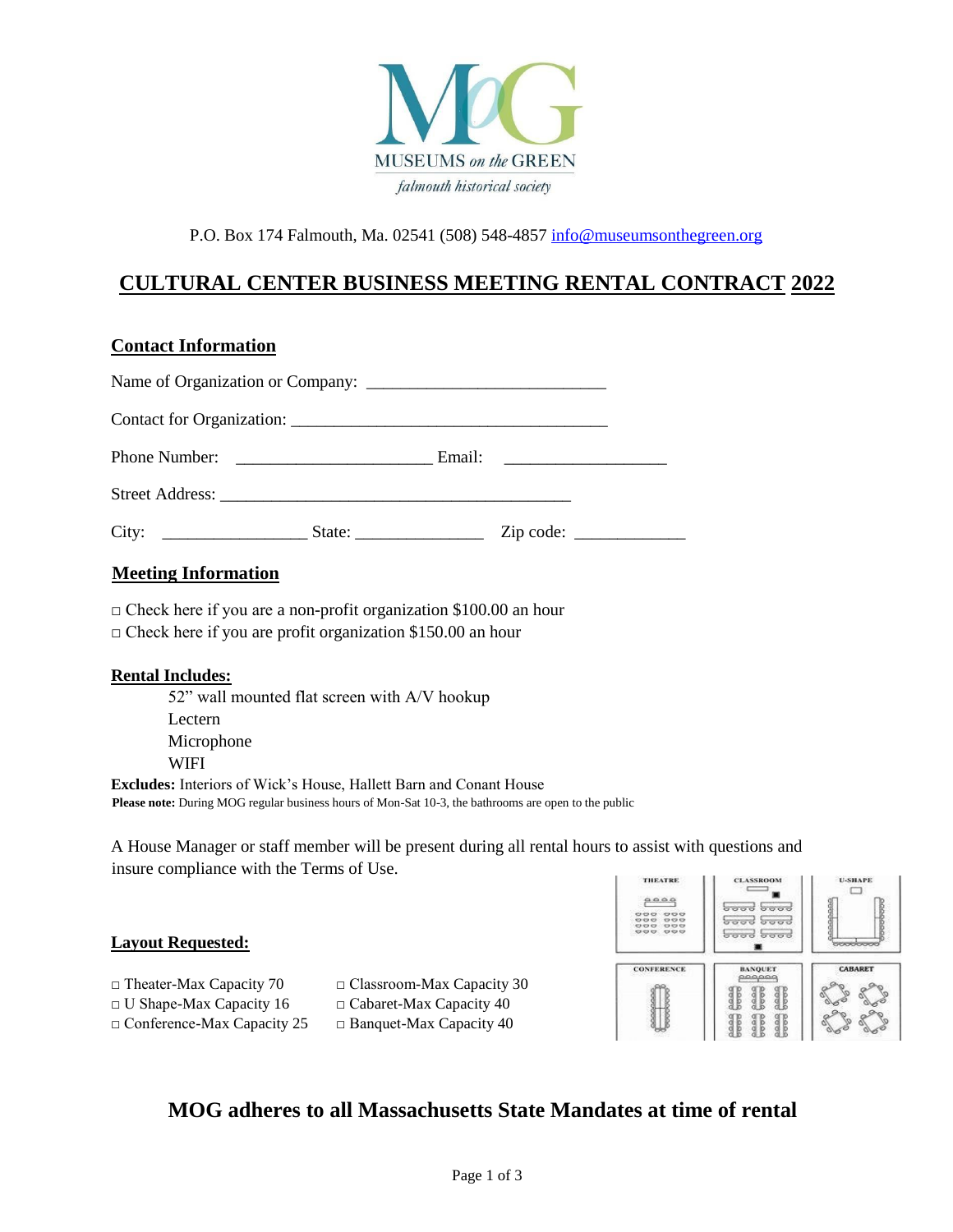

#### **Insurance Requirements**

The Renter is required to carry a General Liability Insurance, naming "Falmouth Historical Society Inc." as an "additional insured," for at least \$1,000,000 per rental. These policies are budget friendly and can be obtain for duration of event (e.g., wedsafe.com or kandkinsurance.com). MOG must have certificate 30 days prior to event.

Renter agrees to assume liability for all personal injury and property damage resulting directly or indirectly from Renter's use of the premises. The Renter further agrees to hold MOG and its agents and employees harmless from all liability, claims, costs, or assessments arising directly or indirectly out of Renter's use of the premises.

MOG assumes no responsibility and expressly disclaims any liability or responsibility for damage to personal property belonging to Renter, vendors, guests or employees in or on the premises for injury to person invited to the premises or employed by Renter or Renter's vendors for any purpose whatsoever. Renter hereby agrees to be responsible for, and reimburse MOG for any loss or damage to its buildings, their contents, equipment, or grounds, by Renter, guests, employees, vendors, and those employed by vendors.

### **General Terms of Use - Rules and Regulations**

Smoking is **never** permitted inside buildings or on MOG grounds. Failure to adhere to the MOG No Smoking Policy will result in the forfeiture of security deposit. Candles/flames are also prohibited in buildings and grounds of campus.

MOG reserves the right, at its discretion to remove from the property any persons not adhering to the Rules and Regulations or any persons who appear disruptive or disorderly. Renter agrees to actively assist the MOG Representative in any such removal.

MOG reserves the right at its sole discretion to review all proposed uses of MOG premises and to deny any uses that are deemed inappropriate.

The Renter is responsible for the actions of all the vendors engaged on Renter's behalf. For the protection of Renter and the protection of MOG, the Event Administrator must approve all vendors.

All property belonging to the Renters or Renter's guests must be removed from the building and grounds by the end of the event. Failure to comply may result in the forfeiture of the security deposit.

#### **Parking**

There are approximately 20 parking spaces in the lot off Katharine Lee Bates Road and  $6 - 8$  spaces in the lot in front of the Hallett Barn. MOG does not guarantee exclusive use of those lots; it is User's responsibility to limit use of those lots to Renter's guests. If there is a reasonable expectation that the number of cars brought by Renter's guests will exceed the capacity of those lots, it is Renter's responsibility and obligation to make arrangements for additional parking spaces or alternative transportation, and not to impose upon neighbors of MOG.

# **MOG adheres to all Massachusetts State Mandates at the time of rental**